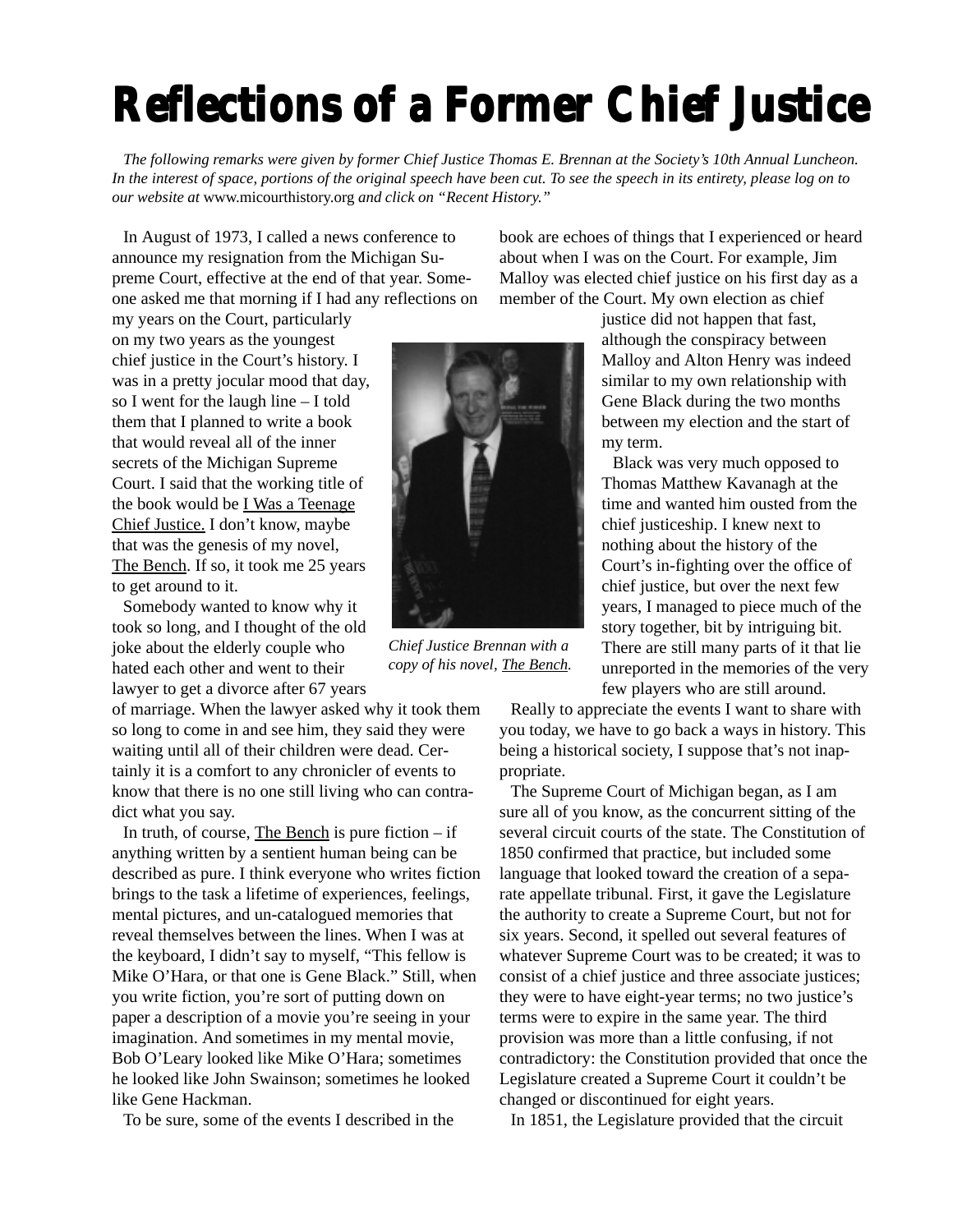judges should elect one of their number every two years to be the presiding judge of the Supreme Court, but there was no such office as chief justice. When the six years were up, the Legislature created the first full-time Supreme Court by Act 146 of 1857. It followed the language of the 1850 constitution and provided for a chief justice and three associate justices and eight-year terms with one term expiring every two years.

The Republicans nominated George Martin to be chief justice, and he was elected to that office in 1858. As it turned out, Martin was the first and only elected chief justice of Michigan. He served until his death in December of 1867. I don't know whether it hastened his demise, but previously that year the Legislature had adopted Act 40 of 1867 providing that the chief justice was to be the justice of the Court whose term was next to expire. I don't know how Chief Justice Martin felt about that statute. Certainly a strict constructionalist would argue that when the Constitution says "a Chief Justice…to be chosen by the electors" it means a chief justice chosen by the electors and not in some other way.

Apparently the Legislature took the words banning any change before eight years to be *carte blanche* authority to make all sorts of changes after eight years. In any case, after Martin's death on December 15, 1867, there was a hiatus of some 16 days and then Thomas M. Cooley was selected as the second chief justice of the Court. In obedience to the legislative mandate, the job of chief justice was then passed along to the next person up for re-election every two years until the Court was expanded in 1905.

After 1905, there were eight justices, with two terms of office expiring every other year. So we entered what, for want of a better description, may be called the "dual chief justice era," in which both of the justices whose terms next expired were designated chief justice, but they were required to divide the duties between them, with the senior justice serving during the first year and the junior justice serving during the second year.

For those of you who may not grasp the political significance of this arrangement, let me explain. In those days, the justices were elected in spring elections in the odd-numbered years. Their names were on the ballot in April. The chief justice, being the spokesman for the Court, was in a position to be more publicly visible than his colleagues. Thus, the benefit of publicity was given to the justices scheduled to go before the voters. Now, as between being chief justice for 12 months in the year before the

election and being chief justice for the three months immediately preceding the election, it was apparently thought that the former was the more advantageous, and so the senior justice got that assignment.

The dual chief justice system, perhaps better named the annual turnover system, continued in effect from 1905-1956. The story of how and why that system ended really begins in August of 1946 when a 42 year-old Attorney General from Holland by the name of John R. Dethmers was appointed to the Supreme Court. Dethmers was by far the youngest member of the Court, and thought by some to be the youngest ever appointed up until that time. He went before the voters in April of 1947 to fill a vacant term to expire in 1953, but he didn't get to be chief justice in either 1946 or 1947, since Justices Butzel and Carr, whose terms expired in 1947, were in line for the job. So it was not until 1952 that John Dethmers got to share the dual chief justiceship. He and Justice Walter North were up for re-election in the spring of 1953. North was the senior man, so he became chief on January 1, 1952. Dethmers, as the junior of the two, was to be chief in 1953.

Justice North died on July 23, 1952, leaving a vacancy not only in his term as justice, but also in the

| SEROUTL TIDOSHS                                                                                                                                                                                                                  |                              |
|----------------------------------------------------------------------------------------------------------------------------------------------------------------------------------------------------------------------------------|------------------------------|
| CHIEF JUSTICESA O BALLATINA<br>aveasof Art (<br>. TERM EXPIRES                                                                                                                                                                   |                              |
| WALTER H. NORTH, BATTLE CREEK, I Dec. 31, 1953<br>CLARK J. ADAMS, PONTIAC.2 AND MAIL AND RESIDENCE<br>CAMMING OF BEITH                                                                                                           |                              |
| Appeal to I-                                                                                                                                                                                                                     | <b>The Dept A ST 18</b>      |
| ASSOCIATE JUSTICES.                                                                                                                                                                                                              |                              |
| JOHN R. DETHMERS, HOLLAND,  . Dec. 31, 1953                                                                                                                                                                                      | 大脑的红斑                        |
| HENRY M. BUTZEL, DETROIT,                                                                                                                                                                                                        | Dec. 31, 1955                |
| <b>はながらの質</b><br>LELAND W. CARR, LANSING,                                                                                                                                                                                        | Dec. 31, 1955                |
|                                                                                                                                                                                                                                  | Dec. 31, 1957                |
| EDWARD M. SHARPE, BAY CITY, COLORADORE, Dec. 31, 1957                                                                                                                                                                            |                              |
| <b>BORNEY MUNITY</b><br>EMERSON R. BOYLES, CHARLOTTE,                                                                                                                                                                            | . . 7Dec. 31, 1959           |
| NEIL E. REID, MOUNT CLEMENS,                                                                                                                                                                                                     | Dec. 31, 1959<br>OBTHIS WEDT |
| <b>STANDARD STATE</b><br><b>CALCAROODM.GERINANS</b><br>$\texttt{CIERKS}\text{---}\begin{cases} \texttt{JAY}\ \texttt{MBRTZ}\ \texttt{LANSING}.3\\ \texttt{HUGH}\ \texttt{H}\ \texttt{CARPENTER}\ \texttt{LANSING}.4 \end{cases}$ |                              |
| CRIER-DON M. CHILDS, LANSING.                                                                                                                                                                                                    |                              |
| <b>FOR A LOCAD V COATING</b>                                                                                                                                                                                                     |                              |
| <b>JEET DE LE VIER SAMTER</b><br>ATTORNEY GENERAL-FRANK G. MILLARD, FLINT.                                                                                                                                                       |                              |
| SOLICITOR GENERAL-EDMUND E. SHEPHERD, EAST LANSING.                                                                                                                                                                              |                              |

*Judicial roster of the Michigan Reports, Volume 334.*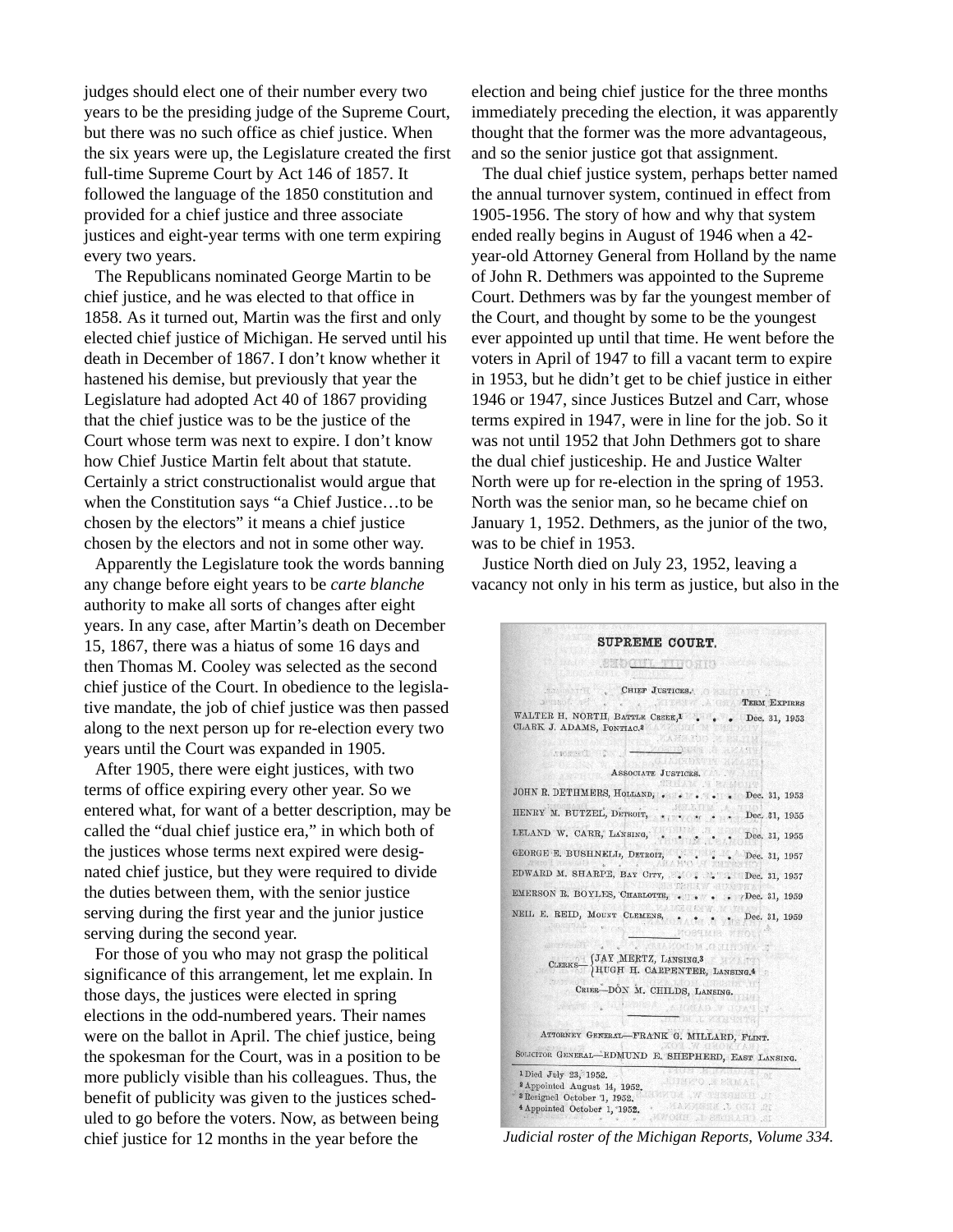office of chief justice. It doesn't take a rocket scientist to figure out what must have been going through John Dethmers' mind at that point. He was facing reelection in seven months, the plum of the chief justice's chair was available, he was now the senior man of those whose terms were next to expire. He surely must have been salivating over the prospect of being selected…but he wasn't. The center chair was left empty for nearly a month. Then, on August 14, 1952, just two days before the democratic state convention, Governor G. Mennen Williams named his legal advisor, Clark Adams, to the Michigan Supreme Court to succeed Justice North.

The judicial roster at the beginning of Volume 334

of the *Michigan Reports* discloses that Clark Adams of Pontiac became chief justice on that very same day, August 14, 1952. As a matter of fact, the records of the Court show that John Dethmers did actually begin to function as the Court's chief justice after the death of North. He signed orders of the Court as acting chief justice as late as August 21, 1952, a week after the Adams appointment. It was yet another week, on August 27, when the Court's orders began to bear the signature of Clark Adams as chief justice. Still later, Dethmers presided at a special memorial session of the Court on October 14, 1952, honoring Justice North. A week after that, Adams presided at the special session marking the retirement of the Court's long-time clerk Jay Mertz.

|                                                     |                                   | CHIRF JUSTICES |  |  |                     |          |  |
|-----------------------------------------------------|-----------------------------------|----------------|--|--|---------------------|----------|--|
|                                                     |                                   |                |  |  | <b>TERM EXPIRES</b> |          |  |
| LELAND W. CARR, LANSING,1                           |                                   |                |  |  | Dec. 31, 1955       |          |  |
| EDWARD M. SHARPE, BAY CITY,2                        |                                   |                |  |  | Dec. 31, 1957       |          |  |
| JOHN R. DETHMERS, HOLLAND,3                         |                                   |                |  |  | Dec. 31, 1961       |          |  |
|                                                     |                                   |                |  |  |                     |          |  |
|                                                     |                                   |                |  |  |                     |          |  |
|                                                     | ASSOCIATE J                       |                |  |  |                     |          |  |
| HENRY M. BUTZEL, DETROIT,                           |                                   |                |  |  | Dec. 31, 1955       | et a sua |  |
| TALBOT SMITH, ANN ARBOR.                            |                                   |                |  |  |                     |          |  |
| EDWARD M. SHARPE, BAY CITY,                         |                                   |                |  |  | Dec. 31, 1957       |          |  |
| EMERSON R. BOYLES, CHARLOTTE,                       |                                   |                |  |  | Dec. 31, 1959       |          |  |
| NEIL E. REID, MOUNT CLEMENS,                        |                                   |                |  |  | Dec. 31, 1959       |          |  |
| JOHN R. DETHMERS, HOLLAND,                          |                                   |                |  |  | Dec. 31, 1961       |          |  |
| HARRY F. KELLY, DETROIT,                            |                                   |                |  |  | Dec. 31, 1961       |          |  |
| LELAND W. CARR, LANSING,4                           |                                   |                |  |  | Dec. 31, 1963       |          |  |
| EUGENE F. BLACK, PORT HURON,4                       |                                   |                |  |  | Dec. 31, 1963       |          |  |
|                                                     |                                   |                |  |  |                     |          |  |
|                                                     |                                   |                |  |  |                     |          |  |
|                                                     | CLERK-HUGH H. CARPENTER, LANSING. |                |  |  |                     |          |  |
|                                                     | CRIER-CLYDE E. SPRAGUE, LANSING.  |                |  |  |                     |          |  |
|                                                     |                                   |                |  |  |                     |          |  |
| ATTORNEY GENERAL-THOMAS M. KAVANAGH, CARSON CITY.   |                                   |                |  |  |                     |          |  |
| SOLICITOR GENERAL-EDMUND E. SHEPHERD, EAST LANSING. |                                   |                |  |  |                     |          |  |

There was no authority for the Court to vote for a chief, and anyway, it's unlikely that the Court would have met and acted on the very day Adams was appointed, yet the record shows he was chief justice on August 14, 1952. I thought, perhaps, that Soapy had designated him as chief justice in the appointment, but the newspaper doesn't say he did and I can find no record to that effect. In any event, Dethmers took over on January 1, 1953, and the following spring, both Adams and Dethmers were on the ballot, along with former Governor Harry F. Kelly. Kelly led the ticket by a wide margin, leaving the two incumbents to duke it out for the remaining seat. Dethmers won in a squeaker.

> While Justices Butzel and Carr were sharing the chief justice's duties in 1954 and 1955, the Legislature was once again tinkering with the office. Act 142 of 1954 came to be known as the "Permanent Chief Justice Law." It provided that, beginning in 1956, the members of the Court would elect one of their number to be the chief justice, and that person was to serve as the chief for the balance of his or her term as justice of the Court.

When crunch time came in January of 1956, we have another of those curious, inexplicable episodes. Volume 344 of the *Michigan Reports* tells us that Edward M. Sharpe of Bay City was chief justice of the Court

*Judicial roster of the Michigan Reports, Volume 344.*

I have searched the state library and the state archives, but I can find no clue as to why that happened. One can only speculate that, since Adams had to run to fill the one-year balance of North's term, and since that special election was in November of 1952, he was given the benefit of exposure during the autumn campaign. Adams won that race, defeating Detroit College of Law Dean Charlie King.

But who made Clark Adams the chief justice?

for five days, from January 1, 1956 to January 6, 1956, when John Dethmers was chosen by his colleagues as the first permanent chief justice of the Michigan Supreme Court.

It was while contemplating the mystery of the fiveday tenure of Edward Sharpe that I came to realize why both he and Clark Adams held the office. First, you have to bear in mind that we were functioning under the dual chief justice, or automatic annual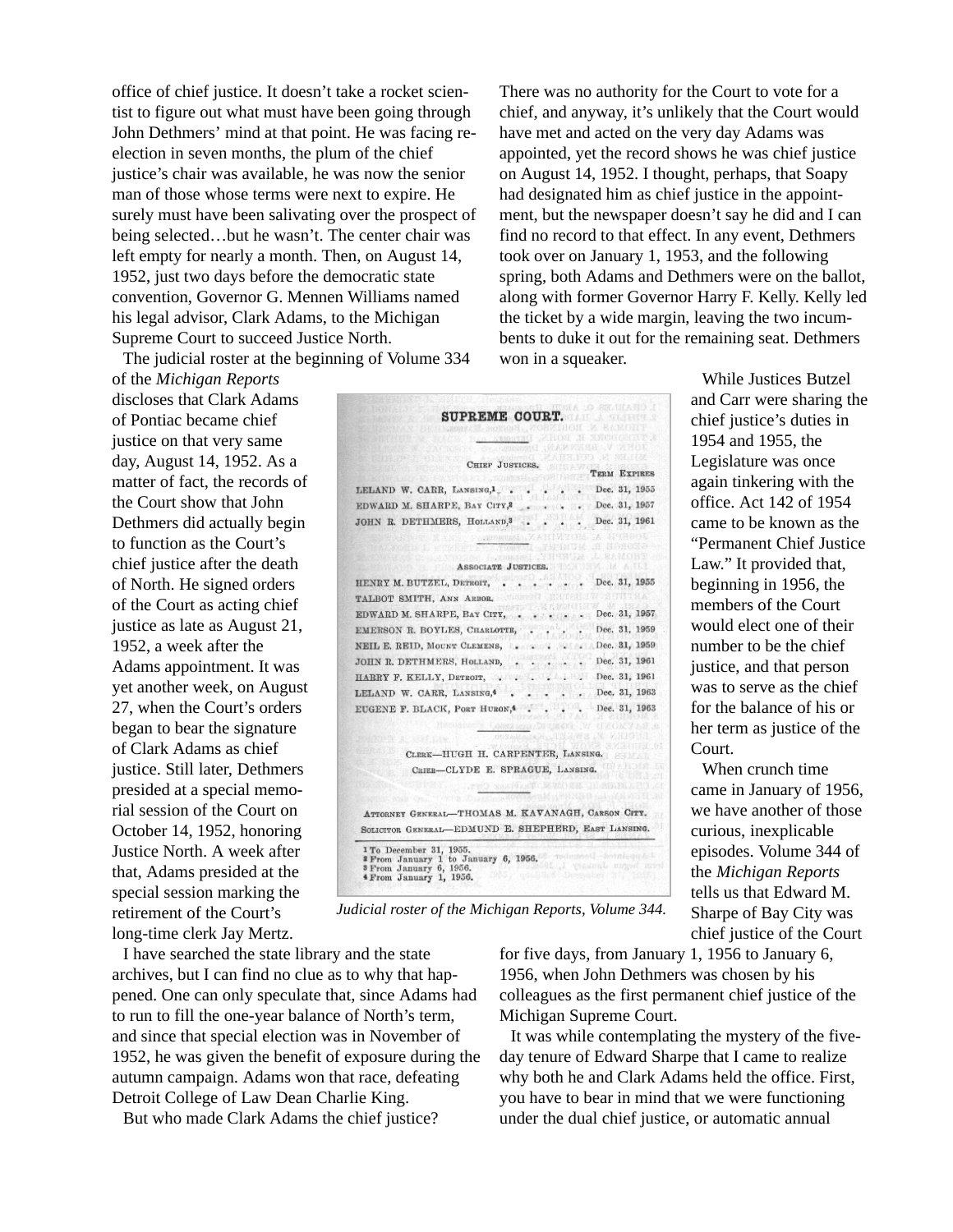turnover, system. There was no vote of the Court involved. The question of who was chief justice at any given time was supposedly settled by statute. Now add to the scenario the fact that in August of 1952, when Clark Adams was appointed, Jay Mertz was still the clerk of the Michigan Supreme Court. Mr. Mertz was appointed to that office in 1916; for all practical purposes he ran the Court. He was an extremely bright, experienced, gruff, dominating personality, one of the most colorful characters in the kaleidoscope of the Court's history.

One of his duties was to prepare and issue the formal orders of the Court. He had to have them signed by the chief justice, so he would have had to decide who was the person to sign the orders. In short, I am convinced that Clark Adams was designated chief justice of the Michigan Supreme Court by no less a final and incontestable authority than the clerk of the Court, Mr. Jay Mertz himself. And if that is so, it follows that Edward Sharpe was similarly elevated to the highest judicial office in Michigan by Mertz's successor, the indefatigable Hugh Carpenter, who had prepared himself for the awesome power of the clerk's office by apprenticing under Mr. Mertz for no less than 30 years.

When you think about John Dethmers being thwarted in his career aspirations by an officious court clerk with a thumb-worn copy of the compiled laws in hand, you are immediately put to wondering how much Justice Dethmers may have had to do with the enactment of the permanent chief justice law. I did a little exploring to see if I might find some evidence of John Dethmers' DNA on Act 142. All I could find was that the bill was introduced by Louis Crampton, an old-line Republican legislator, former circuit court judge, and delegate to the GOP National Convention in 1940, two years before John Dethmers became chairman of the state Republican party. Whatever Dethmers' role in the legislation, it would be naïve to suppose that he was unaware or indifferent to it.

So John Dethmers, as the legislatively designated permanent chief justice, served in that office for the next six years. He was in the prime of his career, not yet 60 years of age. In some ways, Dethmers was the father of our modern Supreme Court. On his watch, the office of the Supreme Court Administrator was created. The Judicial Conference of Michigan, the annual gathering of the state's judges for in-service training and exchange of information, was established as well.

Dethmers himself rose to national prominence. In 1957, he was chosen chairman of the National Conference of Chief Justices, and by the middle of the next year, he was on the short list for appointment by President Dwight D. Eisenhower to the United States Supreme Court. He went to bed on October 13, 1958, having been assured by a major Republican source in Cleveland that the President would announce his nomination to the United States Supreme Court the next morning. The heads-up was only half right – Eisenhower did, in fact, announce a Supreme Court nominee on October 14th, but it wasn't John Dethmers. It was Potter Stewart.

Dethmer's term of office on the Michigan Supreme Court was to expire on December 31, 1961. Under the permanent chief justice law, the Court would choose a leader in January of 1962 for the first time in six years, and the person selected would serve until the end of his term. The stage was set for some high-powered politics. The Court then boasted five Democrats and three Republicans. On the day of decision, there was a change in the lineup. George Edwards resigned from the Court to take incoming Mayor Jerry Cavanagh's offer to become the City Police Commissioner, and attorney Paul L. Adams was appointed to the Michigan Supreme Court by Governor Swainson.

In light of the Democratic majority on the Court at that time, one might suppose that Thomas M. Kavanagh, the senior member of his caucus, would get the nod to replace Dethmers. Not so. One of the justices who had been nominated by the Democratic party was Eugene Francis Black of Port Huron. Always a maverick in politics as in everything else, Black had been a Republican Attorney General, but had been appointed to the circuit court by Governor Williams. Somehow, Gene Black developed a great friendship with Gus Scholle, Michigan's legendary labor and political rainmaker, and in due course was nominated by the Dems for the high court. While Black was no great fan of Dethmers, he didn't like Kavanagh either, or perhaps I should say he liked Kavanagh less. So when the votes were counted that January morning it was Dethmers four and Kavanagh four.

Thus began a standoff that lasted for three months. No majority could be garnered for either of the two candidates, so Dethmers continued to hold over in the office. The deadlock was finally broken by the newest member of the Court, Paul Adams. He switched his vote to Leland Carr, then the senior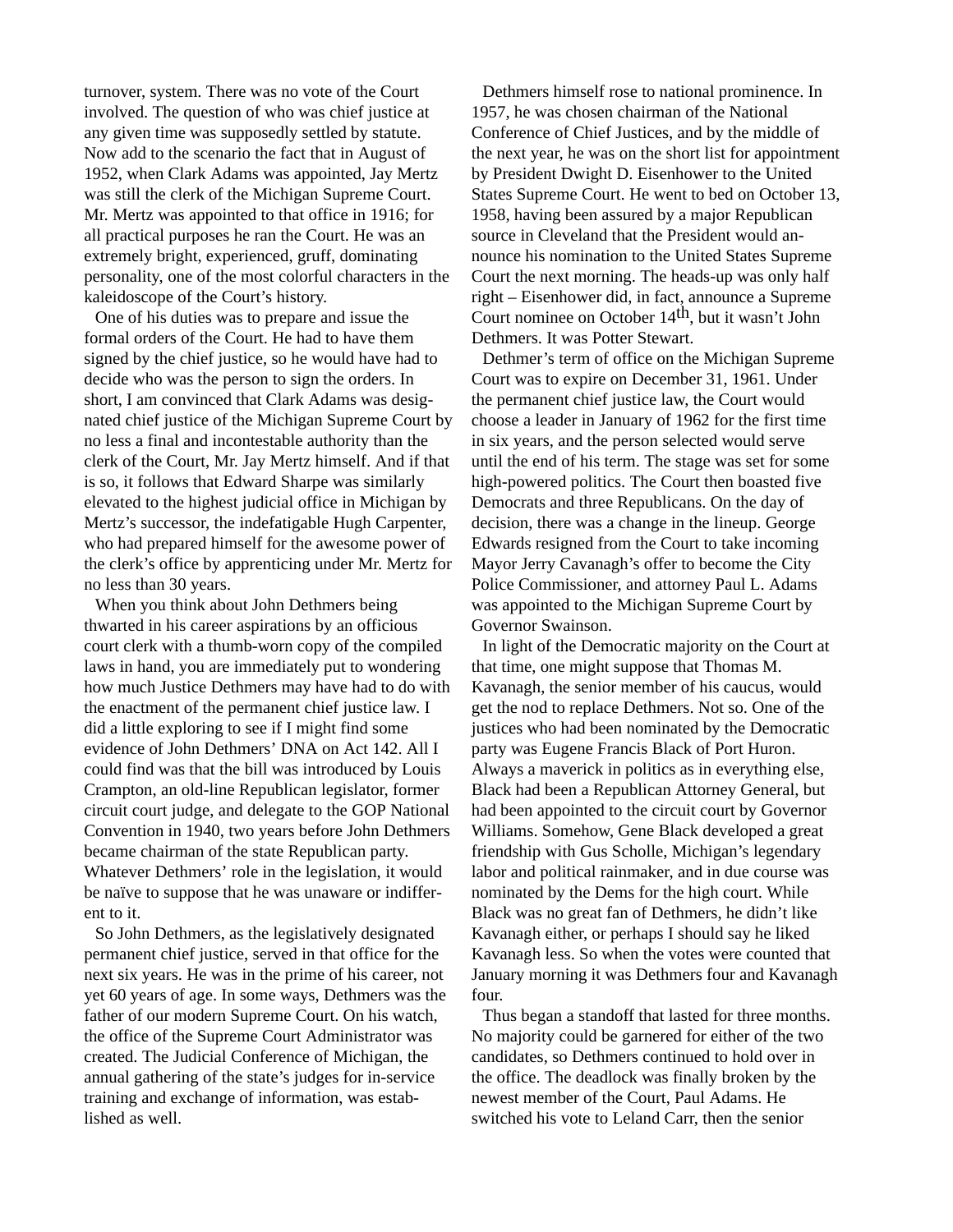justice on the Court whose term was to expire in 1963, and a majority supported the nomination.

This development didn't sit well with Thomas M. Kavanagh. Respectfully and affectionately known as Thomas the Mighty, and sometimes as Carson City Fats, Tom Kavanagh was a man who played the game of politics for keeps. When the defecting Adams came up for election to the unexpired term of George Edwards in the fall of 1962, he was opposed by Mike O'Hara from Menominee. As I understood the story, TMK weighed in, behind the scenes of course, in favor of O'Hara, marshalling the considerable clout of the Knights of Columbus, of which Kavanagh was a state officer, and Adams was put out to pasture.

The following April, a duly chastened Paul Adams was returned to the Court by the voters. He never again opposed Tom Kavanagh for chief justice. Neither did anyone else in January of 1964. In fact, the record shows that it was John Dethmers who moved for Kavanagh's selection as the first chief justice under the new Constitution of 1963, and the vote was unanimous.

One of the primary themes of my campaign for the Court was the need for leadership on the Supreme Court. I took the chief justice to task for failing to control the ad hominem rhetoric that showed up in so many of the high court's opinions. My chutzpah apparently appealed to Gene Black, and he called me a number of times between November 1966 and January 1967. He kept trying to persuade me to let him nominate me for chief justice. I kept insisting it wasn't my time, that I didn't even know where the bathroom was.

In any case, Black didn't want Dethmers. Kelly wouldn't take the chief justice job. Whether Gene Black harbored some ambition to be chief himself we'll never know. The fact was that none of the others would have supported him, and he knew it. So Gene and I agreed on Mike O'Hara, and both of us went to work to persuade him to take the job. I worked on Mike to no avail. I flattered him, appealed to his sense of duty, his pride, his ego. He wouldn't budge, but in the process we became great friends.

I recall well the night of January 3, 1967, the eve of my first conference as a member of the Court. I was still doggedly trying to get O'Hara to agree to be the chief justice. We ended the evening in the corner of the Jack Tar Hotel, downing stingers and discussing politics and philosophy. I seem to recall we closed the place. The best I could do was to get Mike to agree that he would think about it one more time

before making a final decision.

Now you have to understand that I had already lined up the votes for O'Hara. Dethmers was up for re-election in 1970. Kelly would be retiring then. Governor Romney was in favor of replacing TMK with a Republican. Dethmers and Kelly both came to the meeting on January  $4<sup>th</sup>$  expecting that Black would nominate O'Hara, and that O'Hara would be elected by a vote of 5 to 3. But at about 4:00 a.m. that morning the phone rang in my hotel room. It was Mike O'Hara.

"I can't take it," he said. "If you and Black want to oust Kavanagh, I'll vote with you, but you'll have to get someone else to take the job."

The atmosphere in the conference room the next morning was not exactly jovial. Everyone knew that there was mischief afoot, though what exactly was about to happen none of us could have predicted. As soon as the meeting got underway, TMK announced that the floor was open for nominations for chief justice. Paul Adams made a short speech in favor of Tom Kavanagh, then moved that he be re-elected. Ted Souris supported the motion and the chief promptly called for the ayes and nays. He got three votes. For the longest time he sat there, in silence, his face reddening, looking around the table. Finally, he growled, "Alright, what are you fellows going to do?"

I'm not sure what everyone else was doing, or with whom they may have made eye contact. I was too busy doodling. When I looked up, I saw Gene Black glaring at Mike O'Hara and O'Hara simply shaking his head and shrugging his shoulders. Finally, Black slammed the table with the palm of his hand, punctuating a curse, and he began to address John Dethmers, who was sitting directly across the table.

"John," he said, "I didn't like the way you did things last time you were the chief justice. I voted to kick you out because you never stood up to the Legislature or the Governor, never really ran things around here, but by God we can't take another two years of Tom's bullheadedness, and since nobody else wants the job it will have to be you."

Kavanagh called for the vote and five hands went up. Suddenly, John Dethmers was on his feet, tears running down his cheeks.

"I just want to thank you all," he began. Then he went into a long monologue about how hard he had worked on behalf of the Court from 1956 to 1962 and how he felt that the criticism of his administration had been unjustified. Whatever his faults, John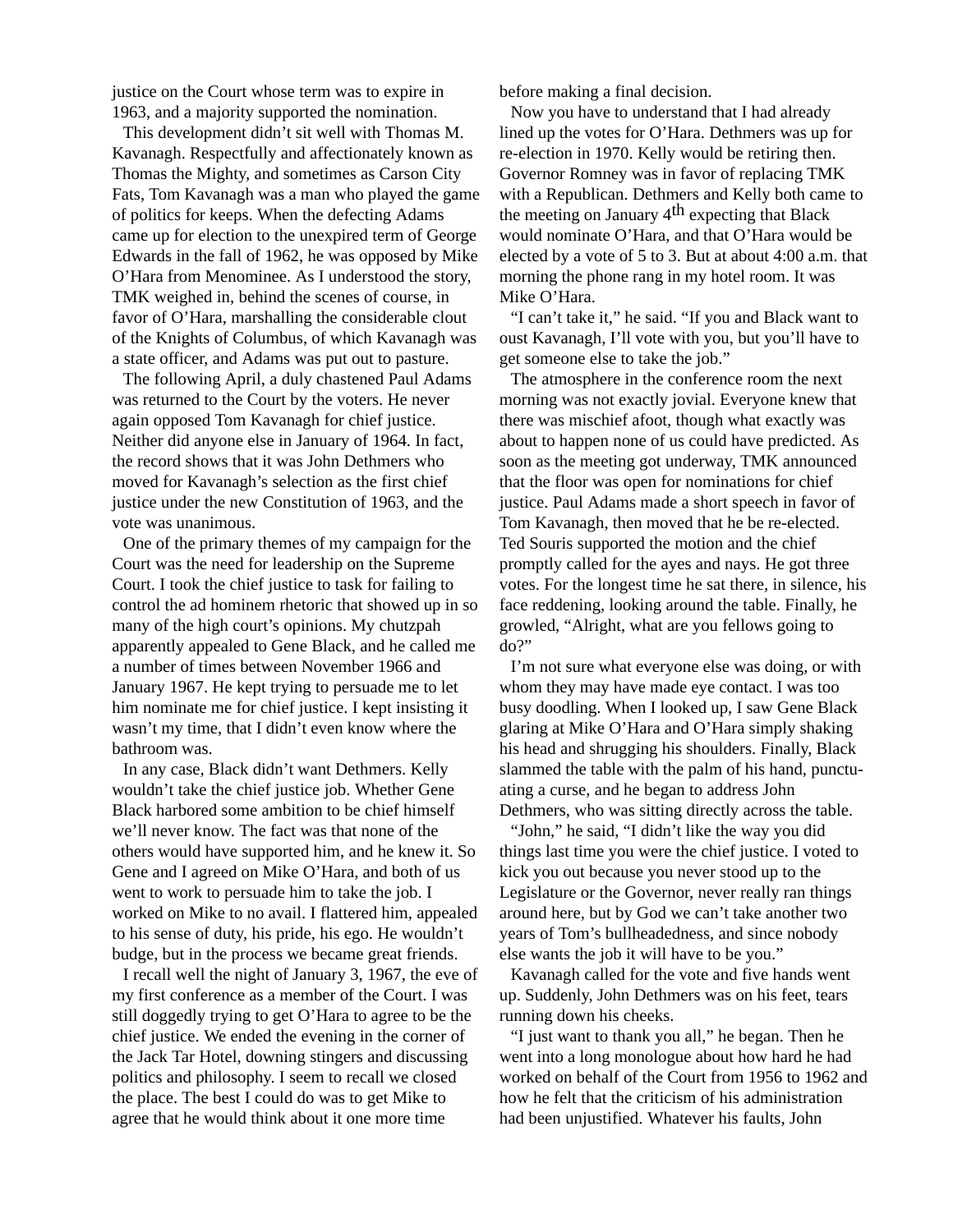Dethmers looked like a chief justice. His mane of pure white hair, his deliberate, solemn demeanor, and his deep resonant voice made him the picture of judicial stature and eminence. But I didn't then know how his personal humility and directness influenced his official conduct.

When the State Officers Compensation Commission met in the fall of 1968, the Court directed its chief justice to make a presentation on behalf of the justices. We were then making \$35,000 per year and

had not had a raise for several years. I later learned that his presentation before the commission consisted essentially of a self-deprecating, unrehearsed statement that sounded something like this: "Now, I want you folks to understand that I'm quite satisfied with my own situation. Mrs. Dethmers and I get along quite nicely on my salary. But the other fellows on the Court voted to have me come down here and ask you for more money, so here I am." Suffice it to say that the State Officers Compensation Commission voted no increase in judicial salaries.

Brennan, 39, may be state's youngest chief justice yet

"The youth-in-government movement reached the Supreme Court today with the election of Thomas E. Brennan as chief justice." "BRENNAN is the youngest member of the Court and is believed to be –at 39–the youngest chief justice in Michigan history." "The Court, often criticized for a complete lack of communication with the press and public, has yet to announce Brennan's election.

The only notification was the designation 'CJ' rubberstamped after Brennan's name on some of the 10 opinions handed down by the court yesterday.

an apt surrogate to deliver the vengeance properly visited on those who failed to support him for chief justice. Paul Adams had paid the price for crossing

In the weeks leading up to the January 1969 meeting of the Court, Gene Black and I burned up the wires plotting to get me elected chief justice. Gene was close to Harry Kelly, who by then was lame ducking through his last years on the bench, spending most of his winters on Singer Island in Florida. Gene

Tom Kavanagh, so did Mike O'Hara.

'We were terribly busy,' Brennan said late yesterday. 'We had lunch sent in and worked right up to 6 p.m.' 'I like to get my name in the paper, and I would have been happy to step out and talk to everyone who wanted to listen, but I didn't think it would have looked right for me to leave the conference,'

got Harry to commit his support to us. I was to line up Dethmers. It wasn't easy. He played a running game of cat and mouse with me, never quite saying no, but never quite saying yes either. I often wonder if he had hopes of another stalemate, which might have left him in the chair for another term. Without his vote, the Court would have been deadlocked three to three.

The Court didn't meet in January. I can't tell you just why. I believe someone was ill. For whatever

*Headline and excerpts from a Detroit News, Tuesday, February 4, 1969, article written by Al Sandner and Allen Phillips.*

I think the day I heard that story was the day I decided I was ready to run for chief justice.

Two things happened in 1968 to change the complexion of the Court. Ted Souris decided not to seek re-election, thus triggering the 1963 Constitution's provision that the Court would be reduced from 8 to 7 members whenever the first vacancy occurred. That was one. The second thing was that Mike O'Hara was defeated by Thomas G. Kavanagh.

I have no doubt that TMK was a major factor in the election of TGK. Bearing the same name, Thomas the Good must have seemed to Thomas the Mighty as reason, the matter of the chief justiceship was deferred to February. When the day came, I still didn't know for sure what Dethmers would do. The Governor had sent messages down on my behalf and John was facing re-election in 1970. I hoped that he had gotten the word.

The meeting began with only six of us in the room. Harry Kelly was in Florida. He had told Gene Black that he would only participate in the vote if he was needed. In that case, he would send his vote to us through his secretary. Dethmers opened the topic of the chief justice election. Paul Adams nominated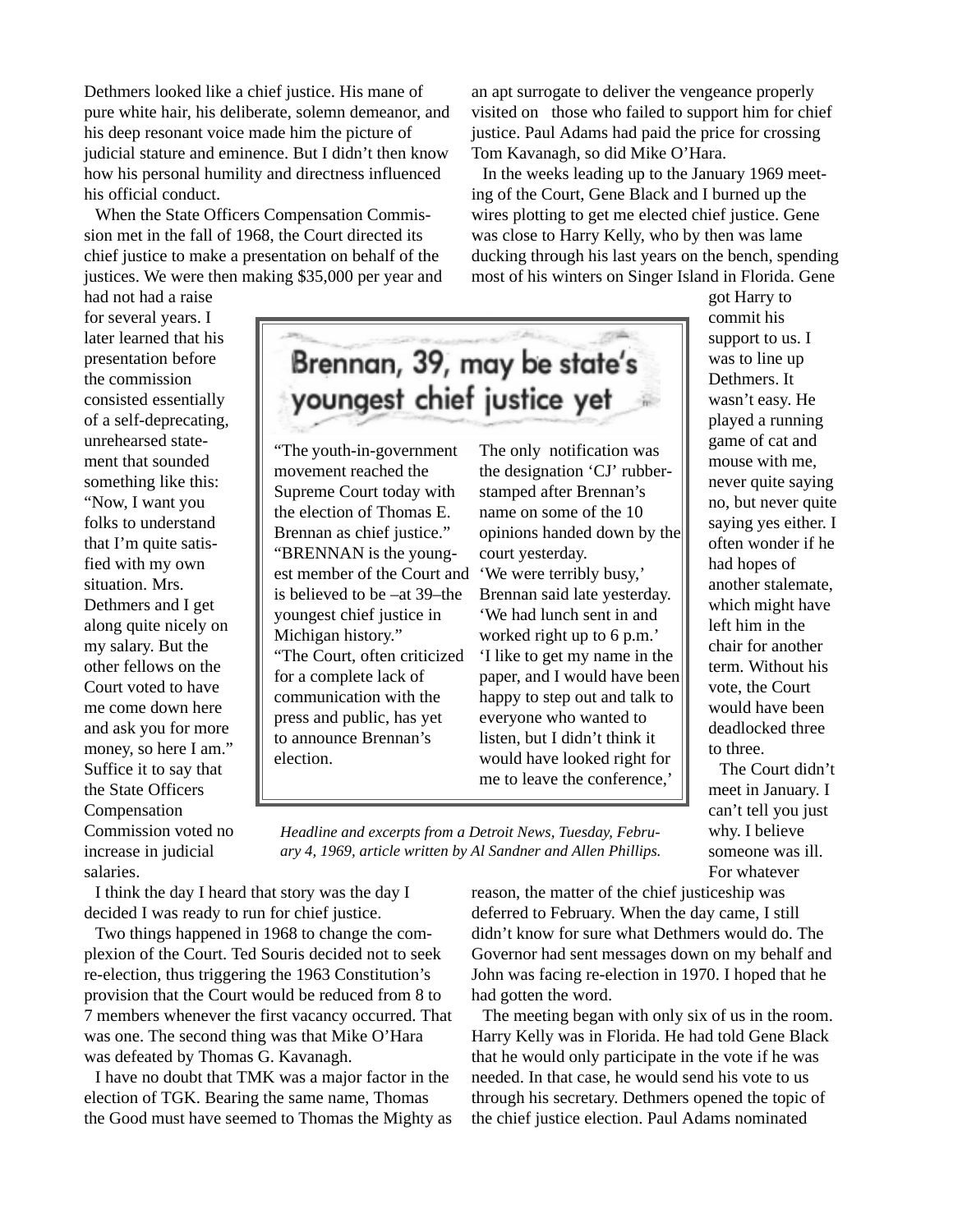Thomas Matthew Kavanagh. Black nominated me. The chief went around the table polling the Court. Adams and the two Kavanaghs voted for Kavanagh. Black voted for me, and I voted for myself.

Three to two.

Dethmers summoned Kelly's secretary. In a few minutes she entered the room and stood nervously at the opposite end of the conference table from the chief justice. He asked her if Justice Kelly had instructed her as to his vote for chief justice. Yes, he had.

And how does Justice Kelly vote?

He votes for Justice Brennan.

Three to three.

Now it was John's turn. He stands up dramatically and begins to recount his service as chief justice. Finally, he gets around to the business at hand.

"Well now, we have three Thomas's on the Court. Two of them have been nominated for chief justice. There's Thomas Kavanagh who has three votes and Thomas Brennan who has three votes. So it's up to me to decide which of the Thomas's is going to be chief justice. Well, now, let me see. Should I vote for this Thomas (he looked at Kavanagh) or this Thomas (he looked at me).

There was a long pause while he stands there smiling, looking back and forth from Tom Kavanagh to me and obviously enjoying the moment. Finally, he says, "Well, now, I vote for (he pauses and looks around the room again) I vote for Thomas (he looks at Kavanagh), I vote for Thomas (he looks at me) Brennan.

And so I became chief justice on a very busy day when the Court had a mountain of administrative matters to attend to. I took the chair at the head of the table and began moving the Court through its agenda. Lunch time came. I sent out for sandwiches. We kept on working.

Shortly, Don Winters, the court clerk, came in to tell me that the press were clamoring for a statement from me. The first they had learned that there was a change at the helm of the Michigan Supreme Court was when routine court orders began to be released which were signed by Thomas E. Brennan as chief justice. I told Don to tell the media that I would hold a news conference the following morning.

The Court stayed in conference until after 5:00 that evening. When we broke, the room emptied, justices scurrying back to their offices or out to their cars. Thomas Giles Kavanagh hung back and congratulated me. He said he would support me and pledged his cooperation. He went on to say that he knew

Thomas Matthew was miffed, but he was sure that Tom would come around if only I extended the olive branch. I agreed and asked Thomas Giles if he would go with me. We walked around the rotunda and down to Thomas Matthew's office, where we found him sitting behind his desk. He didn't get up when we entered the room, and sat in silence while Giles and I stood in front of his desk like a couple of school boys in the principal's office.

Thomas Giles made a nice speech about collegiality and how we all had to pull together and that for better or for worse, young Tom Brennan here is our chief and we're going to have to help him.

Thomas Matthew just looked up at him and growled, "He'll get no help from me."

That was the end of our meeting.

About 1/2 an hour later, Thomas Giles and I were entering the lobby of the Jack Tar when I was stopped by Al Sandner, then a reporter for the *Detroit News*, later a member of Governor Milliken's staff. He wanted to know why I had refused to meet with the fourth estate after I was elected chief justice. I tried to explain to him that we had a very long agenda, that I was elected by the narrowest of margins, that being young I didn't want it to appear to my older colleagues that my head was being turned by publicity.

"Heck, Al," I said, "I like to get my name in the paper as much as anyone, I just didn't think it was the right time." I guess I don't have to tell you what the paper said the next day. It was something like, "NEW CHIEF JUSTICE SEEKS PUBLICITY." And thus did the teenage chief justice learn the difference between truth and news.

This vignette has gone on too long. I finished writing it about 5:45 last Sunday evening in my office on the 10<sup>th</sup> floor of the new Cooley Center in downtown Lansing. Looking east I could see the Spartan football stadium; to the north, the spire of the State Capitol loomed above the Accident Fund Building. Looking west I saw the law building where the Michigan Supreme Court has sat since it moved from the State Capitol during my term as chief justice, and further west, the bare steel superstructure of the magnificent new Hall of Justice rises to anchor the far end of the capitol mall.

And I think of what an inspiring edifice it will be for future generations of men and women in Michigan. And I think of the vision and spunk and the perseverance that Chief Justices Dorothy Comstock Riley, Mike Cavanagh, Jim Brickley, Conrad Mallet, and Betty Weaver invested in fulfilling a dream that